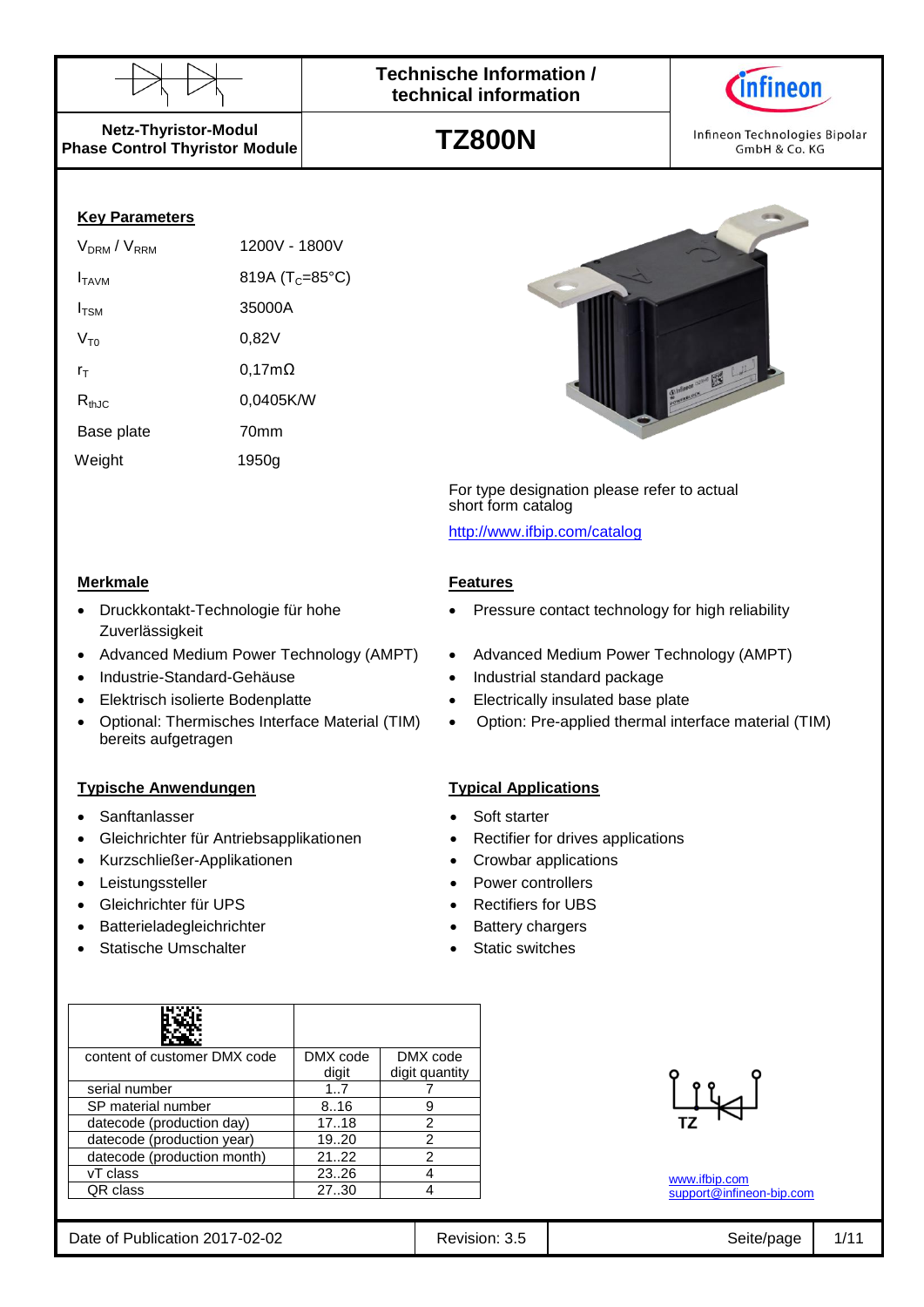



**Netz-Thyristor-Modul Phase Control Thyristor Module**

## **TZ800N**

Infineon Technologies Bipolar GmbH & Co. KG

|                                                                                                                                                                                                                | <b>TZ800N</b>                                                                                                                     |                                     |                    |                    |                          |
|----------------------------------------------------------------------------------------------------------------------------------------------------------------------------------------------------------------|-----------------------------------------------------------------------------------------------------------------------------------|-------------------------------------|--------------------|--------------------|--------------------------|
| Elektrische Eigenschaften / Electrical properties                                                                                                                                                              | <b>TZ800N TIM</b>                                                                                                                 |                                     |                    |                    |                          |
| Höchstzulässige Werte / Maximum rated values<br>Periodische Vorwärts- und Rückwärts-Spitzensperrspannung $T_{vi} = -40^{\circ}$ C T <sub>vimax</sub><br>repetitive peak forward off-state and reverse voltages |                                                                                                                                   | V <sub>DRM</sub> , V <sub>RRM</sub> | 1200<br>1600       | 1400 V<br>1800 V   |                          |
| Vorwärts-Stoßspitzensperrspannung<br>non-repetitive peak forward off-state voltage                                                                                                                             | $T_{vi} = -40^{\circ}C T_{vi max}$                                                                                                | $\mathsf{V}_\mathsf{DSM}$           | 1200<br>1600       | $1400$ V<br>1800 V |                          |
| Rückwärts-Stoßspitzensperrspannung<br>non-repetitive peak reverse voltage                                                                                                                                      | $T_{vi}$ = +25°C $T_{vi max}$                                                                                                     | $\rm V_{\rm RSM}$                   | 1700<br>2100       | 1900 V<br>2300 V   |                          |
| Durchlaßstrom-Grenzeffektivwert<br>maximum RMS on-state current                                                                                                                                                |                                                                                                                                   | <b>ITRMSM</b>                       |                    | 1500 A             |                          |
| Dauergrenzstrom<br>average on-state current                                                                                                                                                                    | $T_c = 85^{\circ}$ C                                                                                                              | <b>I</b> TAVM                       |                    | 819 A              |                          |
| Stoßstrom-Grenzwert<br>surge current                                                                                                                                                                           | $T_{\rm vj} = 25^{\circ}C, t_{\rm P} = 10 \text{ms}$<br>$T_{vj} = T_{vj \max}$ , $t_P = 10 \text{ms}$                             | $I_{TSM}$                           |                    | 35000 A<br>30000 A |                          |
| Grenzlastintegral<br>l <sup>2</sup> t-value                                                                                                                                                                    | $T_{vi} = 25^{\circ}C$ , t <sub>P</sub> = 10ms<br>$T_{vj} = T_{vj \, max}$ , $t_P = 10 \, \text{ms}$                              | 2t                                  | 6125000<br>4500000 |                    | $A^2S$<br>$A^2S$         |
| Kritische Stromsteilheit<br>critical rate of rise of on-state current                                                                                                                                          | <b>DIN IEC 747-6</b><br>$f = 50$ Hz, $i_{GM} = 1$ A, di <sub>G</sub> /dt = $1$ A/µs                                               | $(di_T/dt)_{cr}$                    |                    |                    | 200 $A/\mu s$            |
| Kritische Spannungssteilheit<br>critical rate of rise of off-state voltage                                                                                                                                     | $T_{vj} = T_{vj \, max}$ , $V_D = 0.67 V_{DRM}$<br>6.Kennbuchstabe / 6 <sup>th</sup> letter F                                     | $(dv_D/dt)_{cr}$                    |                    |                    | $1000$ V/us              |
| Charakteristische Werte / Characteristic values                                                                                                                                                                |                                                                                                                                   |                                     |                    |                    |                          |
| Durchlaßspannung<br>on-state voltage                                                                                                                                                                           | $T_{\rm vj} = T_{\rm vj \, max}$ , $i_T = 3000$ A                                                                                 | $V_T$                               | max.               | $1,51$ V           |                          |
| Schleusenspannung<br>threshold voltage                                                                                                                                                                         | $T_{vi} = T_{vi \, max}$                                                                                                          | $V_{(TO)}$                          | max.               | $0,82$ V           |                          |
| Ersatzwiderstand<br>slope resistance                                                                                                                                                                           | $T_{\nu j} = T_{\nu j \text{ max}}$                                                                                               | $r_T$                               | max.               |                    | $0,17 \, \text{m}\Omega$ |
| Zündstrom<br>gate trigger current                                                                                                                                                                              | $T_{vi} = 25^{\circ}C$ , $v_D = 12V$                                                                                              | $I_{GT}$                            | max.               |                    | 250 mA                   |
| Zündspannung<br>gate trigger voltage                                                                                                                                                                           | $T_{vi} = 25^{\circ}C$ , $v_D = 12V$                                                                                              | $V_{GT}$                            | max.               |                    | 2 <sup>1</sup>           |
| Nicht zündender Steuerstrom<br>gate non-trigger current                                                                                                                                                        | $T_{vj} = T_{vj \, max}$ , $v_D = 12V$<br>$T_{vj} = T_{vj \max}$ , $v_D = 0.5 V_{DRM}$                                            | $\mathsf{I}_{\mathsf{GD}}$          | max.<br>max.       | 5 <sup>5</sup>     | 10 mA<br>mA              |
| Nicht zündende Steuerspannung<br>gate non-trigger voltage                                                                                                                                                      | $T_{\rm vj} = T_{\rm vj \, max}$ , $v_D = 0.5$ $V_{DRM}$                                                                          | $V_{GD}$                            | max.               | $0,2 \forall$      |                          |
| Haltestrom<br>holding current                                                                                                                                                                                  | $T_{vi} = 25^{\circ}C$ , $v_D = 12V$ , $R_A = 1\Omega$                                                                            | $\mathsf{I}_{\mathsf{H}}$           | max.               |                    | 500 mA                   |
| Einraststrom<br>latching current                                                                                                                                                                               | $T_{vi} = 25^{\circ}C$ , $v_D = 12V$ , $R_{GK} \ge 10\Omega$<br>$i_{GM}$ = 1A, di <sub>G</sub> /dt = 1A/µs, t <sub>g</sub> = 20µs | $\mathsf{I}_\mathsf{L}$             | max.               |                    | 2500 mA                  |
| Vorwärts- und Rückwärts-Sperrstrom<br>forward off-state and reverse current                                                                                                                                    | $T_{vi} = T_{vi \, max}$<br>$V_D = V_{DRM}$ , $V_R = V_{RRM}$                                                                     | $i_D$ , $i_R$                       | max.               |                    | 150 mA                   |
| Zündverzug<br>gate controlled delay time                                                                                                                                                                       | <b>DIN IEC 747-6</b><br>$T_{\rm{vj}} = 25^{\circ}C$ , $i_{\rm{GM}} = 1A$ , $di_{\rm{G}}/dt = 1A/\mu s$                            | $t_{\rm gd}$                        | max.               |                    | $4 \mu s$                |

| prepared by: AG |  | date of publication:   2017-02-02 |  |
|-----------------|--|-----------------------------------|--|
| approved by: MS |  | revision:                         |  |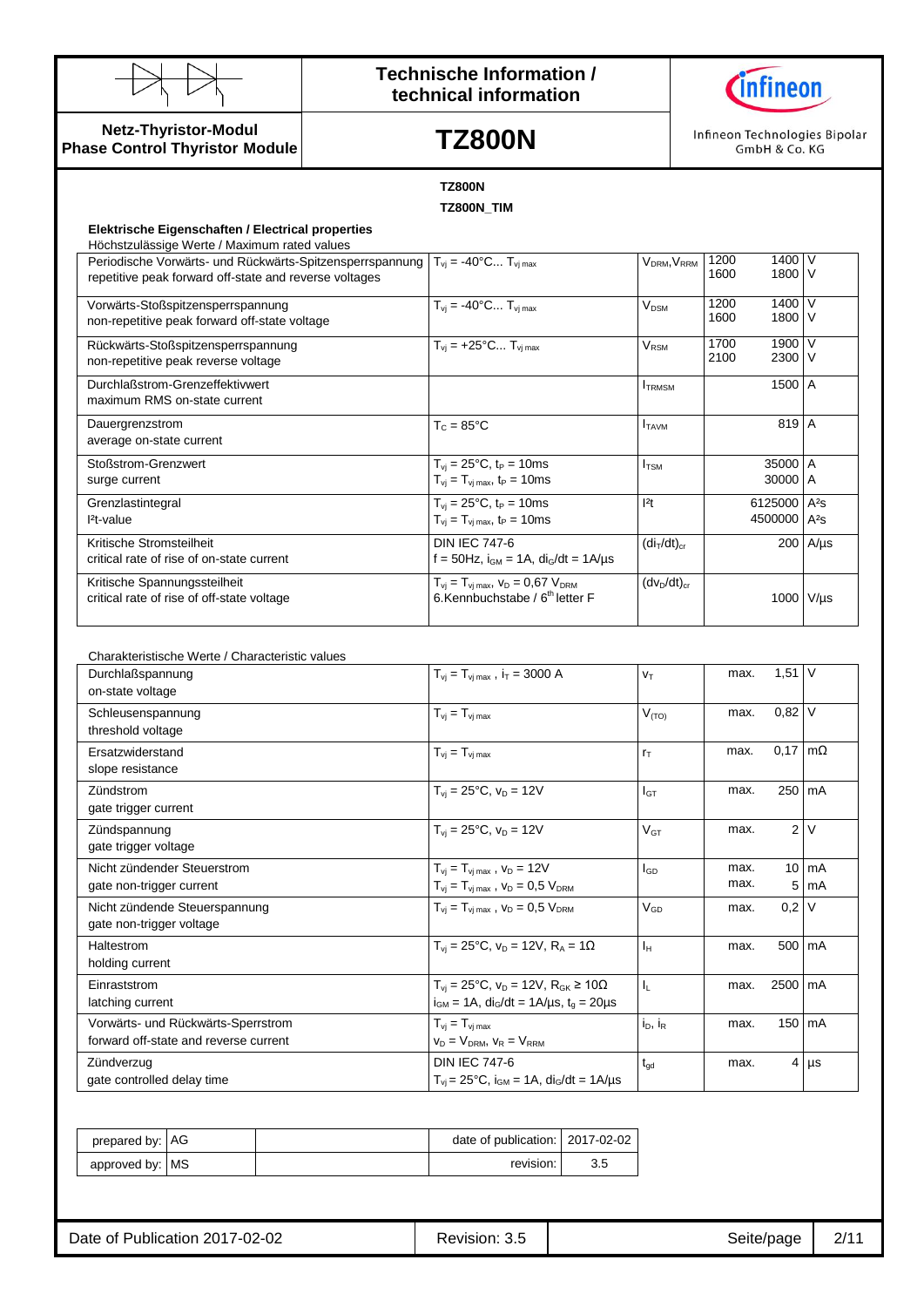



### **Netz-Thyristor-Modul Phase Control Thyristor Module**

# **TZ800N**

Infineon Technologies Bipolar GmbH & Co. KG

| Freiwerdezeit                                      | $T_{vi} = T_{vi \text{ max}}$ , $i_{TM} = I_{TAVM}$                                                                                         |                   |      |                    |  |
|----------------------------------------------------|---------------------------------------------------------------------------------------------------------------------------------------------|-------------------|------|--------------------|--|
| circuit commutated turn-off time                   | $V_{RM}$ = 100 V, $V_{DM}$ = 0,67 $V_{DRM}$<br>$dvD/dt = 20 V/\mu s$ , $-diT/dt = 10 A/\mu s$<br>5.Kennbuchstabe / 5 <sup>th</sup> letter O |                   | typ. | $240$ µs           |  |
| Isolations-Prüfspannung<br>insulation test voltage | RMS, $f = 50$ Hz, $t = 1$ min<br>RMS, $f = 50$ Hz, $t = 1$ sec                                                                              | V <sub>ISOL</sub> |      | $3.0$ kV<br>3.6 kV |  |

| Thermische Eigenschaften / Thermal properties                                       |                                                                          |                                          |                       |              |
|-------------------------------------------------------------------------------------|--------------------------------------------------------------------------|------------------------------------------|-----------------------|--------------|
| Innerer Wärmewiderstand                                                             | pro Modul / per Module, $\Theta = 180^\circ$ sin $\vert R_{th,IC} \vert$ |                                          | 0,042<br>max.         | <b>K/W</b>   |
| thermal resistance, junction to case                                                | pro Modul / per Module, DC                                               |                                          | $0.0405$ K/W<br>max.  |              |
| Ubergangs-Wärmewiderstand<br>thermal resistance, case to heatsink                   | pro Modul / per Module                                                   | $R_{thCH}$                               | 0,015 K/W<br>max.     |              |
| Übergangs-Wärmewiderstand mit TIM<br>thermal resistance, case to heatsink, with TIM | pro Modul / per Module                                                   |                                          | $0.012$ K/W<br>max.   |              |
| Höchstzulässige Sperrschichttemperatur<br>maximum junction temperature              |                                                                          | $\mathsf{T}_{\mathsf{vi}\,\mathsf{max}}$ | 125                   | $^{\circ}$ C |
| Betriebstemperatur<br>operating temperature                                         |                                                                          | $\mathsf{T_{c\,op}}$                     | $-40+125$ $\degree$ C |              |
| Lagertemperatur<br>storage temperature                                              |                                                                          | $T_{\text{stg}}$                         | $-40+130$ °C          |              |
| Lagertemperatur mit TIM<br>storage temperature with TIM                             |                                                                          |                                          | $+5+50$ $\degree$ C   |              |

| Mechanische Eigenschaften / Mechanical properties |
|---------------------------------------------------|
|---------------------------------------------------|

| Gehäuse, siehe Anlage                                                     |                                           |                |      | Seite 4     |                  |
|---------------------------------------------------------------------------|-------------------------------------------|----------------|------|-------------|------------------|
| case, see annex                                                           |                                           |                |      | page 4      |                  |
| Si-Element mit Druckkontakt                                               |                                           |                |      |             |                  |
| Si-pellet with pressure contact                                           |                                           |                |      |             |                  |
| Innere Isolation                                                          | Basisisolierung (Schutzklasse 1, EN61140) |                |      | <b>AIN</b>  |                  |
| internal insulation                                                       | Basic insulation (class 1, IEC61140)      |                |      |             |                  |
| Anzugsdrehmoment für mechanische Anschlüsse<br>mounting torque            | Toleranz / Tolerance $\pm$ 15%            | M1             |      | 6           | N <sub>m</sub>   |
| Anzugsdrehmoment für elektrische Anschlüsse<br>terminal connection torque | Toleranz / Tolerance $\pm$ 10%            | M <sub>2</sub> |      | 18          | <b>Nm</b>        |
| Steueranschlüsse<br>control terminals                                     | DIN 46 244                                |                |      | A 2,8 x 0,8 |                  |
| Gewicht                                                                   |                                           | G              | typ. | 1950        | $\mathsf{q}$     |
| weight                                                                    |                                           |                |      |             |                  |
| Kriechstrecke                                                             |                                           |                |      | 36          | mm               |
| creepage distance                                                         |                                           |                |      |             |                  |
| Schwingfestigkeit                                                         | $f = 50$ Hz                               |                |      | 50          | m/s <sup>2</sup> |
| vibration resistance                                                      |                                           |                |      |             |                  |
|                                                                           | file-No.                                  |                |      | E 83335     |                  |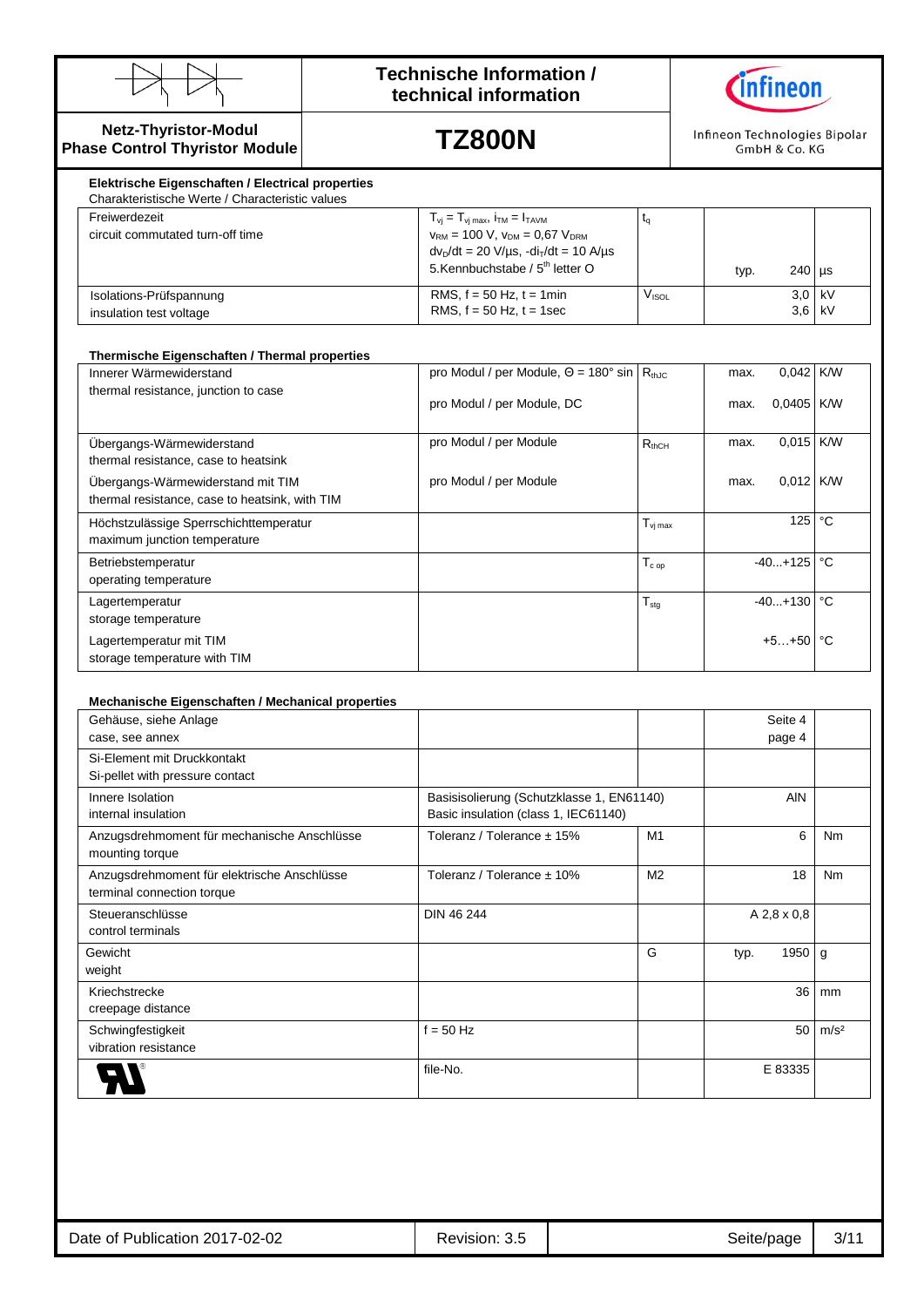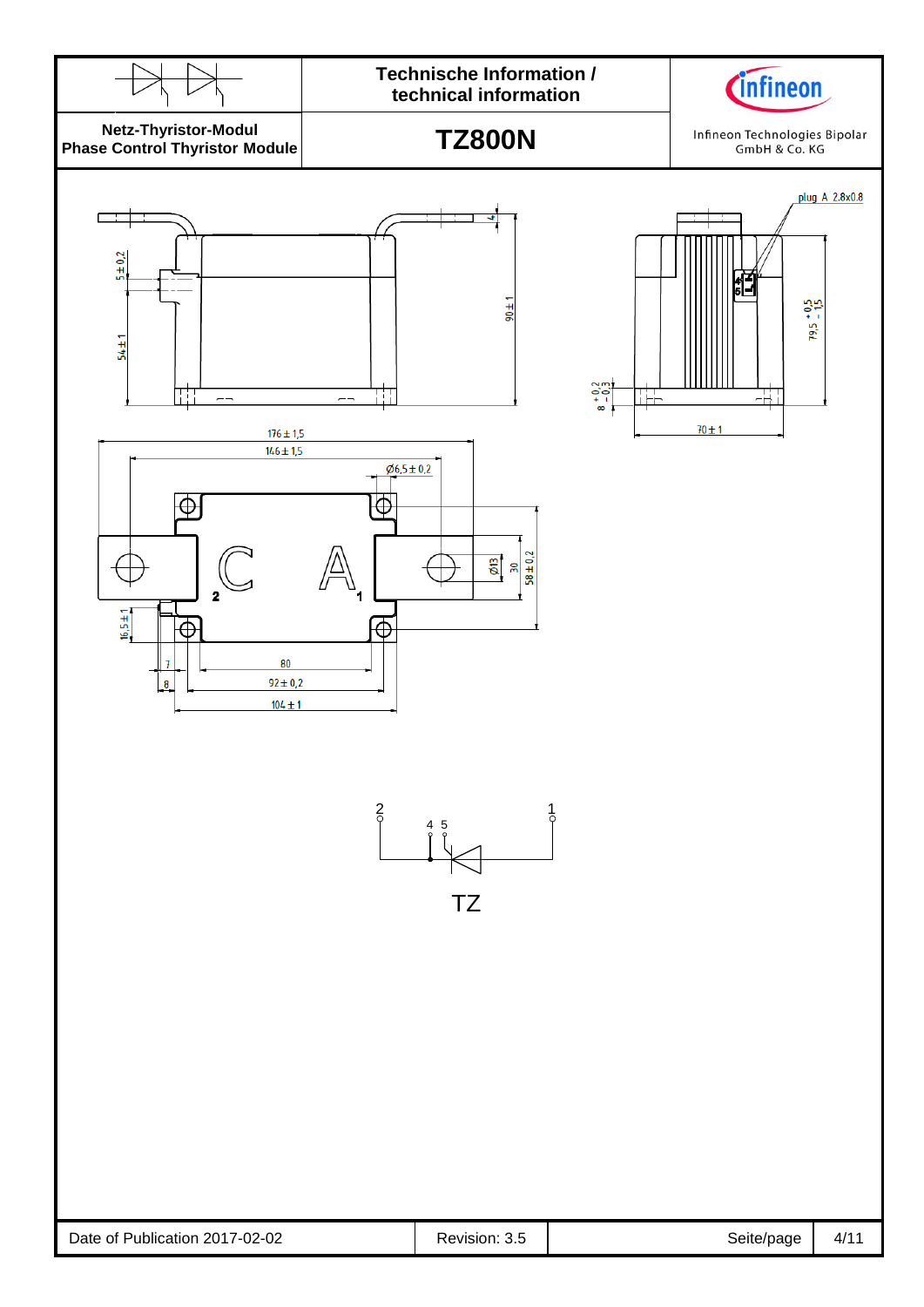



**Netz-Thyristor-Modul Phase Control Thyristor Module**

**TZ800N**

Infineon Technologies Bipolar GmbH & Co. KG

| Pos. n                                                                                                                            |         | 2       | 3       | $\overline{4}$ | 5      | $6\phantom{1}6$ |  |
|-----------------------------------------------------------------------------------------------------------------------------------|---------|---------|---------|----------------|--------|-----------------|--|
| $R_{\text{thn}}$ [K/W]                                                                                                            | 0,00507 | 0,02313 | 0,00866 | 0,00267        | 0,0011 |                 |  |
| $T_n$ [S]                                                                                                                         | 9,98    | 4,994   | 0,30347 | 0,0188         | 0,01   |                 |  |
| $Z_{thJC} = \sum_{n=1}^{n_{max}} R_{thn} \left( 1 - e^{\frac{-t}{\tau_n}} \right)$<br>Analytische Funktion / Analytical function: |         |         |         |                |        |                 |  |

**Erhöhung des Zth DC bei Sinus und Rechteckströmen mit unterschiedlichen Stromflusswinkeln Θ Rise of Zth DC for sinewave and rectangular current with different current conduction angles Θ ΔZth Θ rec / ΔZth Θ sin**

|                                                       | $\Theta = 180^\circ$ | $\Theta = 120^\circ$ | $\Theta = 90^\circ$ | $\Theta = 60^\circ$ | $\Theta = 30^\circ$ |
|-------------------------------------------------------|----------------------|----------------------|---------------------|---------------------|---------------------|
| $\Delta Z_{\text{th} \,\odot \, \text{rec}}$<br>[K/W] | 0,00137              | 0,00196              | 0,00229             | 0,00265             | 0,00304             |
| $\Delta Z_{\text{th}}$ $_{\odot}$ sin<br>[K/W]        | 0,00142              | 0,00175              | 0,00209             | 0,00248             | 0,00299             |

 $Z_{\text{th}} \odot \text{rec} = Z_{\text{th DC}} + \Delta Z_{\text{th}} \odot \text{rec}$  $Z_{th\,\Theta\,\text{sin}} = Z_{th\,\text{DC}} + \Delta Z_{th\,\Theta\,\text{sin}}$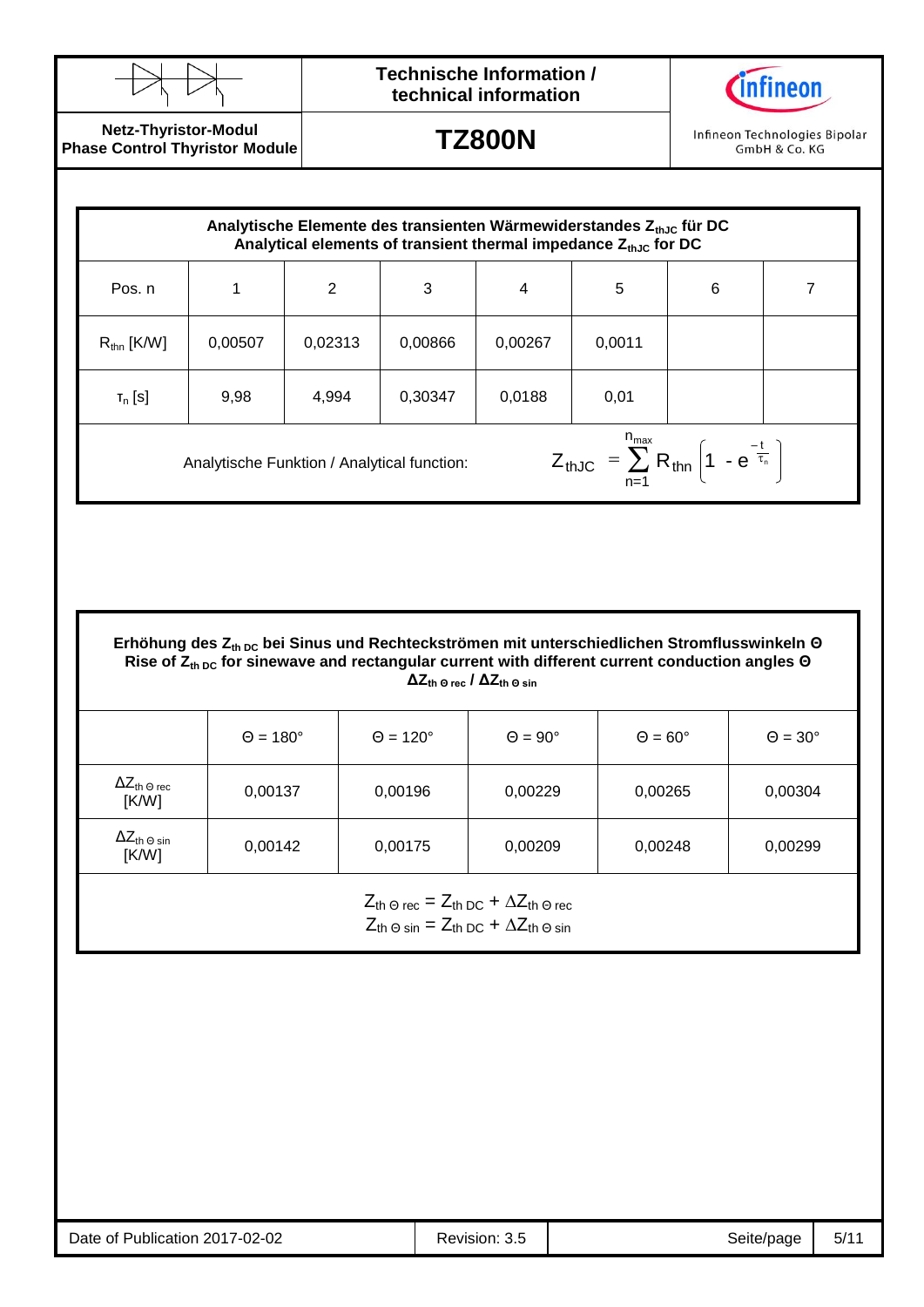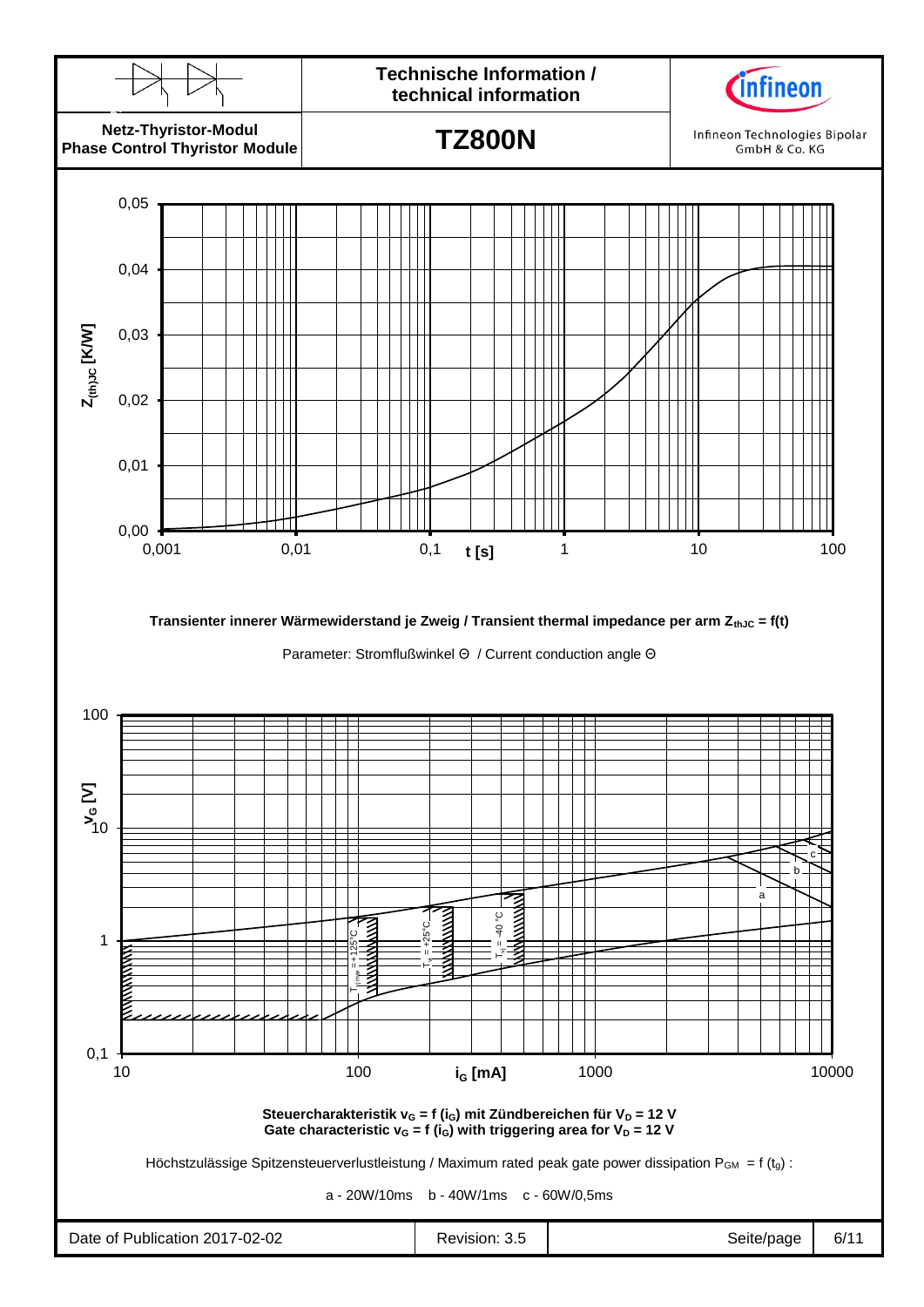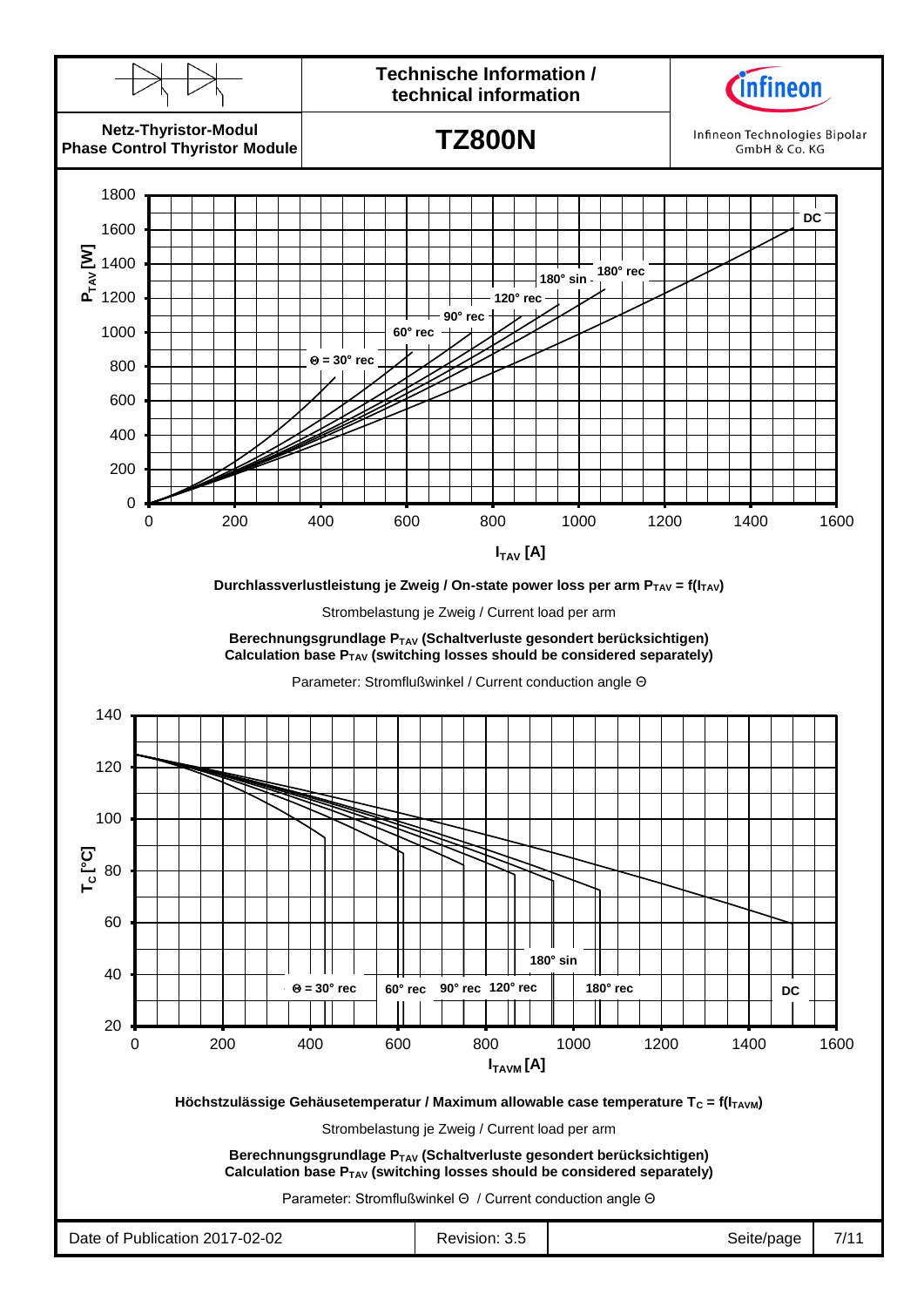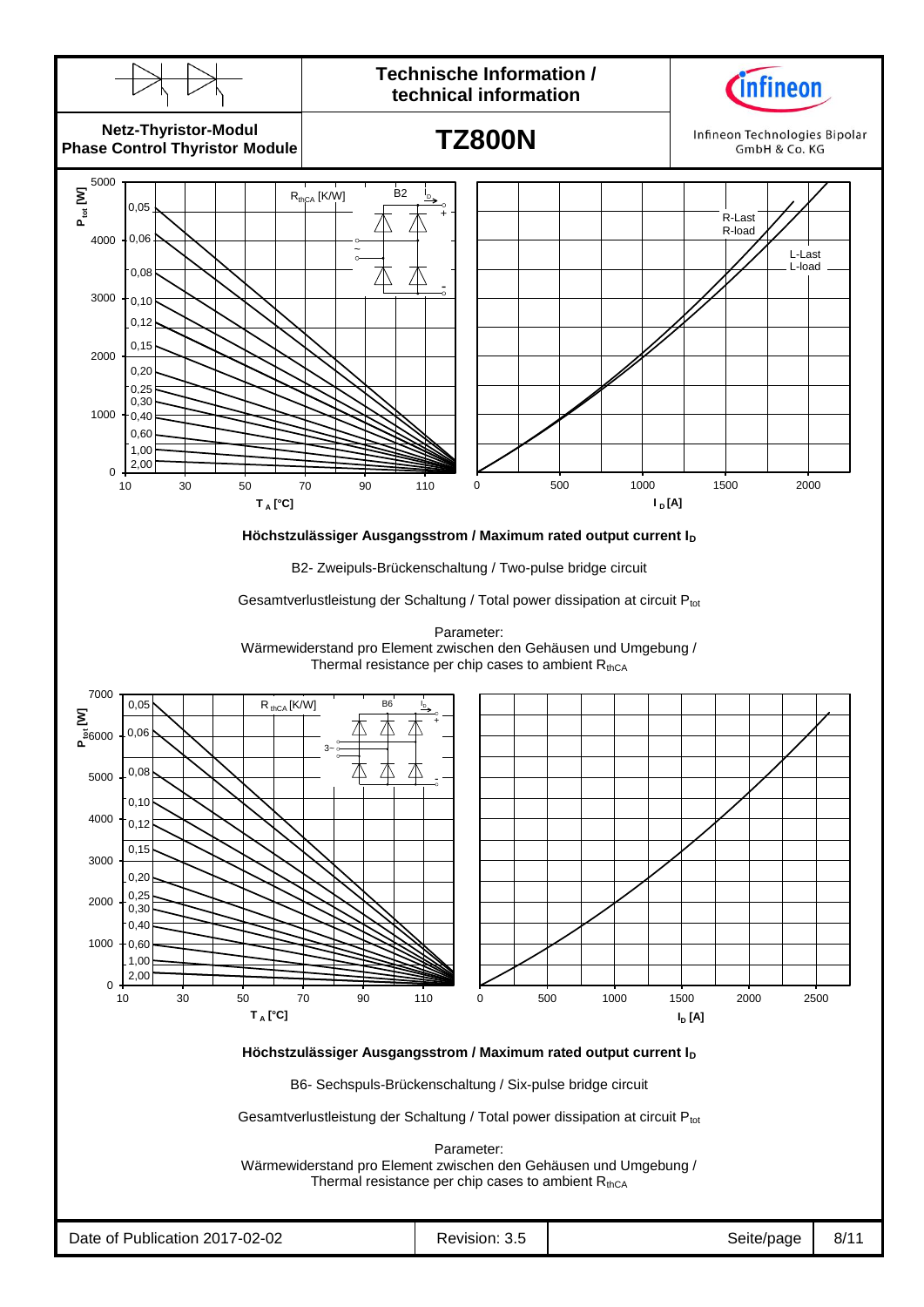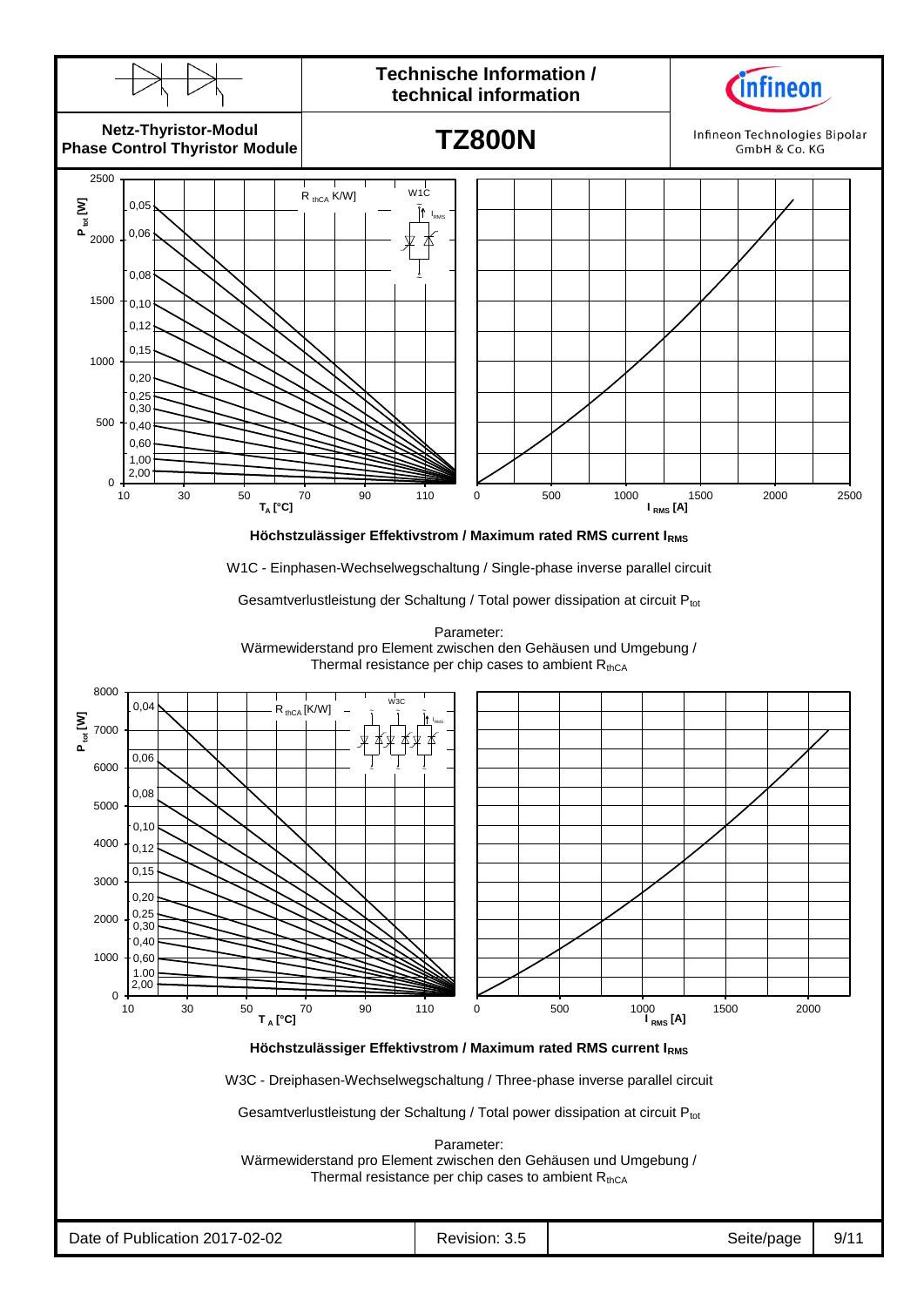